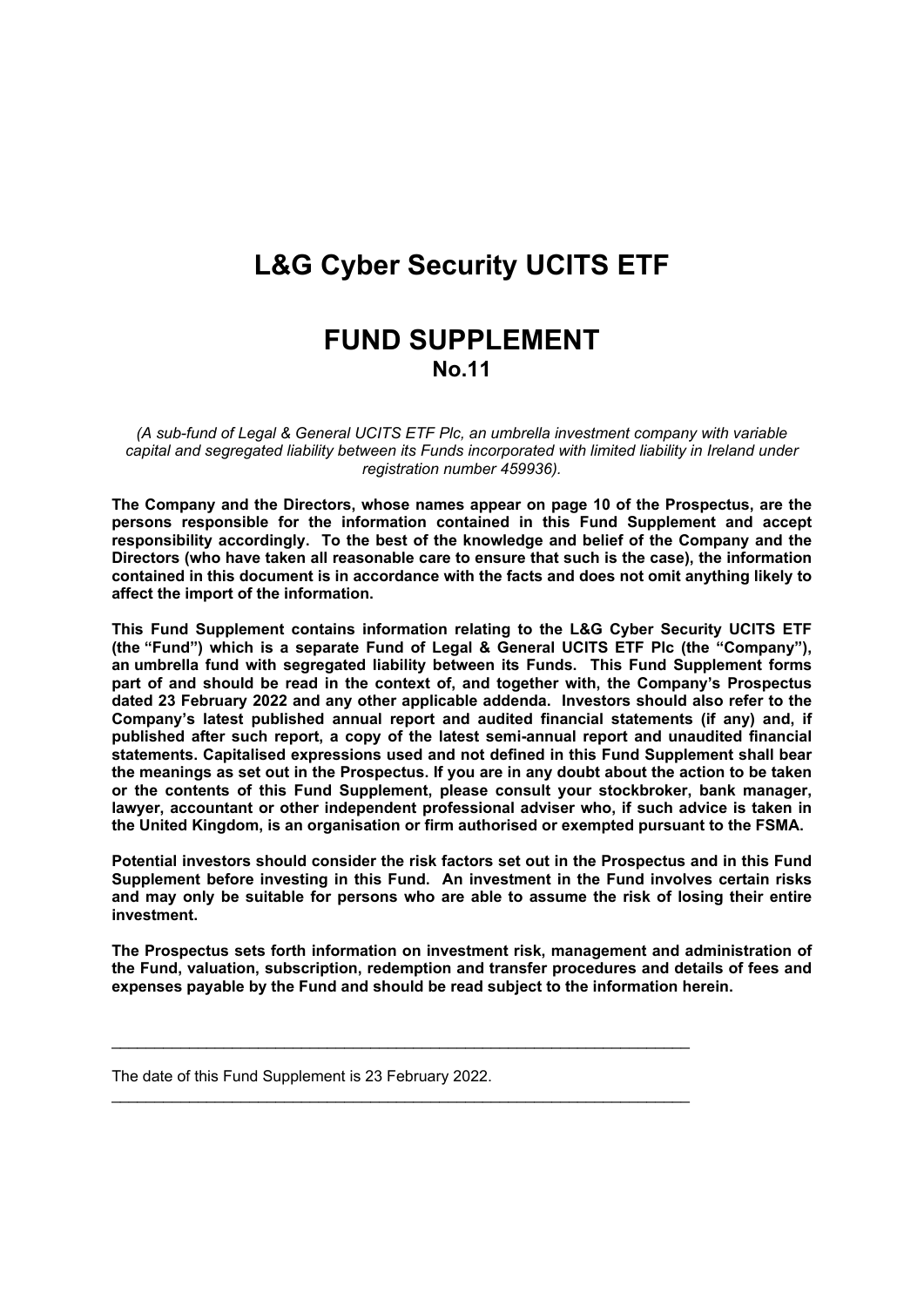# **INVESTMENT OBJECTIVE**

The investment objective of the L&G Cyber Security UCITS ETF (the "**Fund**") is to provide exposure to publicly-listed companies from across the world that are involved in the cyber security industry.

### **INVESTMENT POLICY**

In order to achieve this investment objective, the Fund will seek to track the performance of the ISE Cyber Security**®** UCITS Index Net Total Return (the "**Index**"), being an index comprised of equity securities issued by publicly-listed companies from across the world that are actively involved in the cyber security industry. It will do so by investing primarily in a portfolio of equity securities that, as far as possible and practicable, consists of the component securities of the Index in similar proportions to their weightings in the Index and **may have exposure to or invest directly up to 20% of its Net** Asset Value in shares issued by the same body, which limit may be raised to 35% for a single **issuer in exceptional market conditions, including (but not limited to) circumstances in which such issuer occupies a dominant market position.**

Where it is not possible or practicable for the Fund to invest directly in all of the component securities of the Index (for reasons such as, but not limited to, where this would involve difficulties or substantial costs, where one or more securities in the Index becomes temporarily illiquid or unavailable, or as a result of legal restrictions or regulatory limitations that apply to the Fund but not the Index) and/or where consistent with its investment objective, the Fund may also invest in the following additional assets subject to the conditions and within the limits laid down by the Central Bank:

- equity securities of companies involved in the technology sector that are not component securities of the Index, but the risk and return characteristics of which, individually or collectively, closely resemble the risk and return characteristics of constituents of the Index or of the Index as a whole;
- Depositary Receipts relating either to component securities of the Index or to equity securities of the type referred to in the bullet point immediately above; and
- FDIs namely, total return "unfunded" OTC Swaps and exchange-traded equity futures which may be used for investment purposes (such as gaining exposure to the Index and/or any particular constituents of the Index) in accordance with the terms set out in the sections entitled *"Fund Investments",* "*Unfunded OTC Swap Model*" and Schedule II of the Prospectus. While the Fund may invest up to 100% of its Net Asset Value in total return "unfunded" OTC Swaps, it is not expected that this flexibility will be used. The Fund will only invest in FDIs as provided for in the RMP prepared by the Investment Manager in respect of the Fund and filed with the Central Bank.

The Fund may, in addition, employ other techniques relating to transferable securities, including entering into securities lending transactions, investing in repurchase and reverse repurchase transactions and short term money market collective investment schemes, for the purpose of efficient portfolio management only, in accordance with the terms set out in the section entitled "*Efficient Portfolio Management Techniques*" and Schedule II of the Prospectus. While the Fund may invest up to 100% of its Net Asset Value in repurchase and reverse repurchase transactions it is not expected that this flexibility will be used.

The maximum proportion of the Net Asset Value of the Fund that can be subject to securities lending is 10%. The proportion of the Net Asset Value of the Fund that will be subject to securities lending is expected to range from 0% to 10%.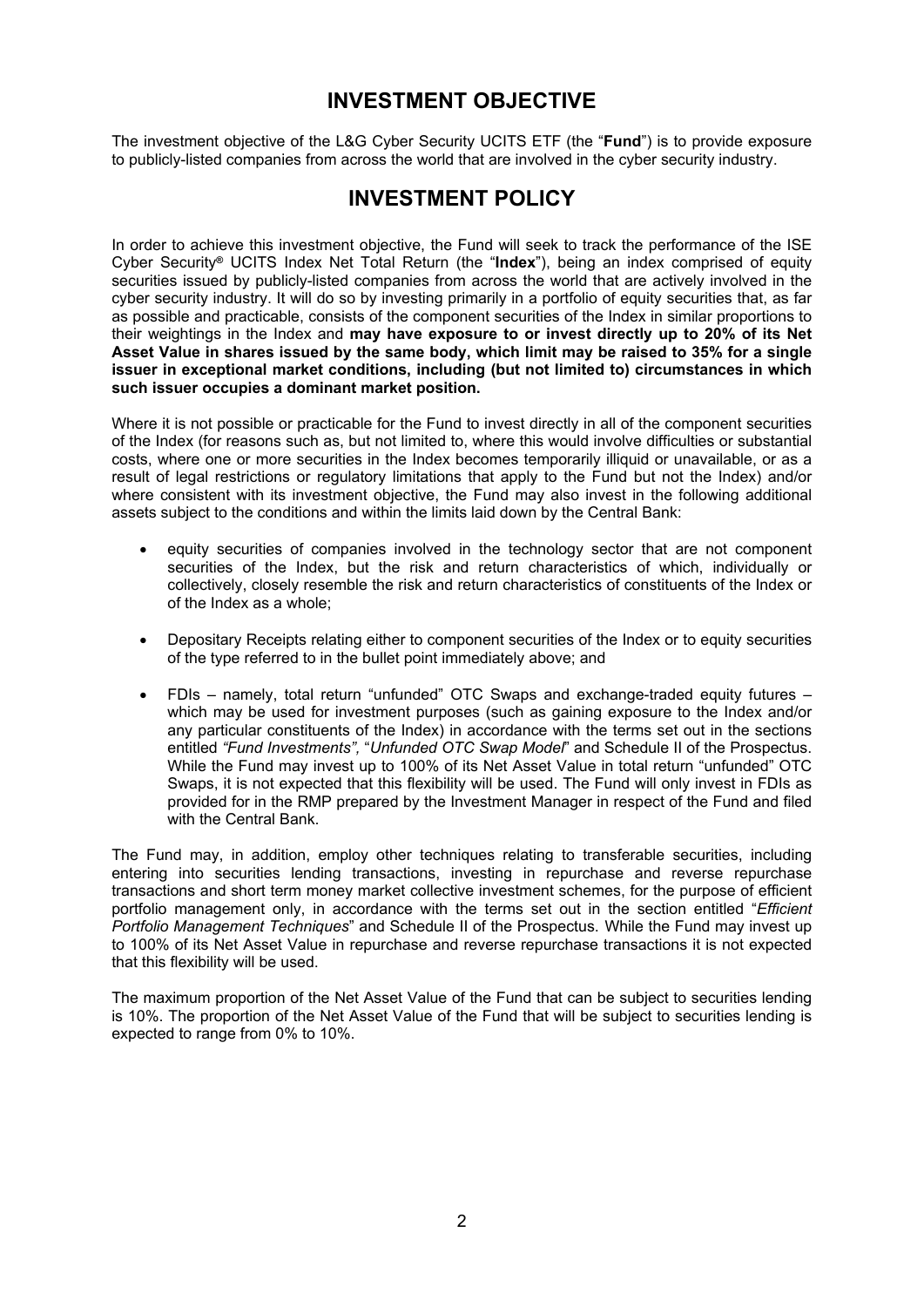# **TRACKING ERROR**

The estimated anticipated (ex-ante) tracking error for the Fund in normal market conditions is 0.45% (annualised), which is the anticipated volatility of the difference between the return of the Fund's portfolio and the return of the Index. Investors are specifically referred to the section headed "Tracking error" in the Prospectus.

# **SUSTAINABILITY**

The Fund promotes a range of environmental and social characteristics. The characteristics promoted by the Fund are met by tracking an Index which includes the following features: exclusion of companies engaged in pure coal mining or companies that violate the UN Global Compact principles, as determined by the index provider's methodology. The Index is consistent with the environmental characteristics as it excludes such companies as set out in the "*Index Description*" section below.

The Manager aims to ensure that the issuers of investments in which the Fund is invested follow good governance practices. This is achieved by 1) setting expectations with the issuers' management with regard to good governance practices; 2) active engagement with the issuers; 3) utilising its voting rights; and 4) supporting policymakers and legislators to ensure a strong regulatory environment and standards. Active engagement with the issuers is used as a tool to drive progress and influence positive change and is conducted independently and in collaboration with industry peers and broader stakeholders. Engagement activities normally focus on specific material ESG issues and involve formulating an engagement strategy with regard to such issues with the aim to track and review the progress of the issuers during this process. Regular reporting on the outcomes of active engagement can be made available on request or can be found at: [www.lgim.com](https://eur03.safelinks.protection.outlook.com/?url=http%3A%2F%2Fwww.lgim.com%2F&data=04%7C01%7CEliza.Ruddy%40lgim.com%7Ce086a20842c84f1301b008d8ccf7a064%7Cd246baabcc004ed2bc4ef8a46cbc590d%7C0%7C0%7C637484711205446679%7CUnknown%7CTWFpbGZsb3d8eyJWIjoiMC4wLjAwMDAiLCJQIjoiV2luMzIiLCJBTiI6Ik1haWwiLCJXVCI6Mn0%3D%7C1000&sdata=R6FKZDSBDWvzOmay7OEPMexWEUA2HZdkEFwKOofiW%2FM%3D&reserved=0).

# **TAXONOMY**

While the Fund promotes environmental and social characteristics within the meaning of Article 8 of the SFDR, it does not currently commit to investing in "sustainable investments" within the meaning of the SFDR. Accordingly, it should be noted that the investments underlying this Fund do not take into account the EU criteria for environmentally sustainable economic activities within the meaning of the Regulation (EU) 2020/852 (the "**Taxonomy Regulation**") and, as such, the Fund's portfolio alignment with the Taxonomy Regulation is not calculated.

### **INDEX DESCRIPTION**

The Index is designed to measure the performance of companies that derive all or a "material" proportion of their revenues from cyber security-related products and/or services across the following two sub-classifications:

- *"Infrastructure Provider"* companies that are direct service providers for cyber security in that they develop hardware and/or software that safeguards internal and external access to files, websites and networks; and
- *"Service Provider"* companies that utilise the foregoing tools to provide consulting and/or cyber security services to clients.

The Index seeks to exclude companies which are (i) involved in the manufacturing of controversial weapons, (ii) persistent violators of the UN Global Compact, and/or (iii) pure coal mining companies. Such exclusions are determined by reference to the "Future World Protection List" ("FWPL") published by Legal & General Investment Management Limited which is available at https://www.lgim.com/uk/en/capabilities/investment-stewardship/tracking-esg-progress/.The Index is reconstituted on a quarterly basis. To be eligible for selection in the Index, companies must have a market capitalisation of at least USD 100 million and a trailing three-month average daily value traded of at least USD 1 million and their shares must be listed on one or more eligible stock exchanges. Each company within each of the above sub-classifications is equally weighted at the time of each quarterly reconstitution and the Index's exposure to each sub-classification is based on the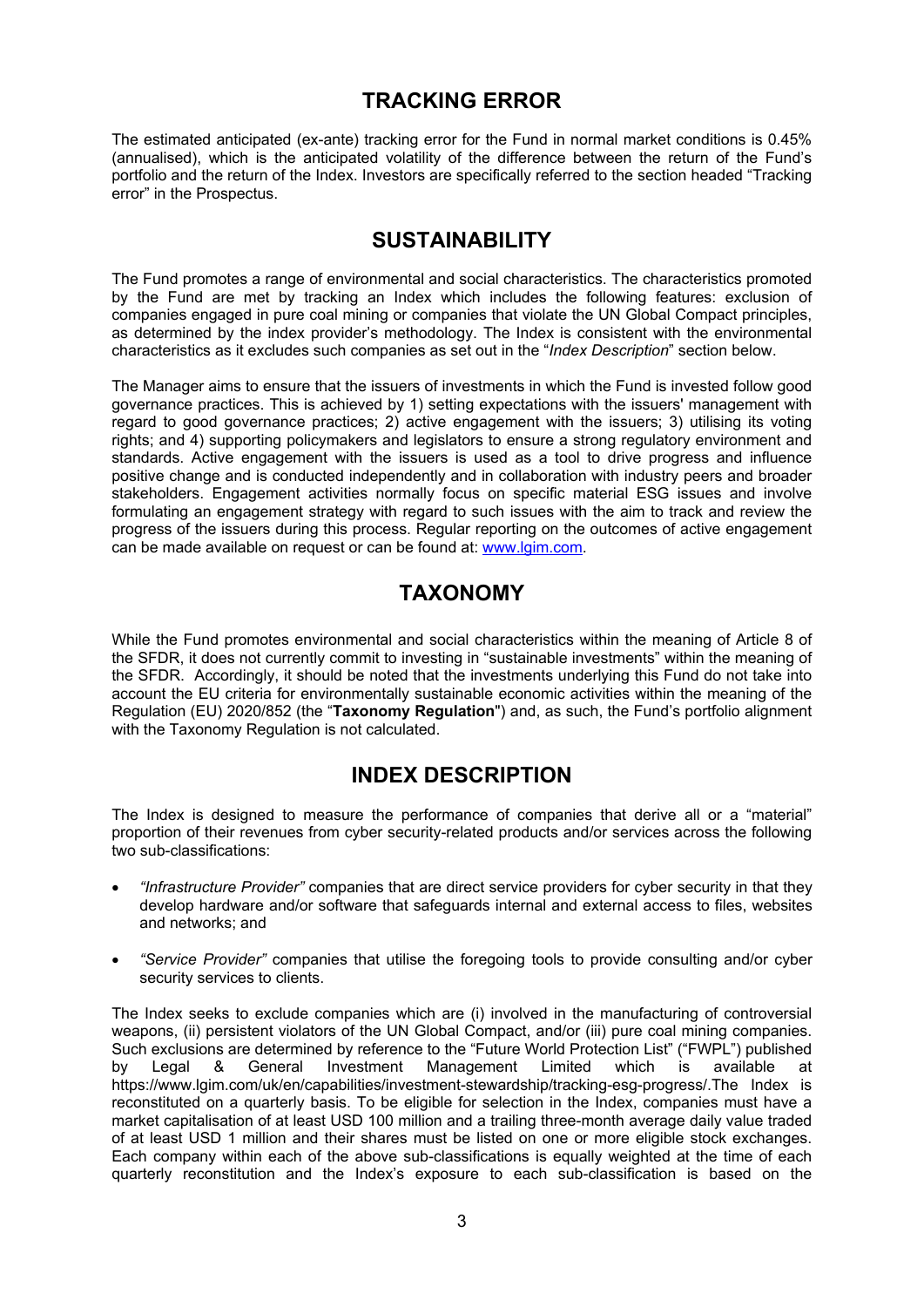cumulative market capitalisation of components within each sub-classification relative to the combined market capitalisation of both sub-classifications. The weights of the companies within each subclassification are then subject to a final liquidity adjustment to ensure that less liquid companies are not overly represented in the Index.

The Index was developed by Nasdaq, Inc. and is calculated by Nasdaq, Inc.

#### Net Total Return

Total return indices measure the market performance, including price performance and income from regular cash distributions (cash dividends or capital repayments). This income is treated as being reinvested in the Index and thus makes up part of the total index performance. The Index is a *net* total return index which means that cash dividends declared by Index constituents are reinvested in the Index on the ex-date and adjusted for an Index constituent's country of incorporation withholding tax rate. The withholding tax rates are set out in Appendix D of the methodology document published at: <https://indexes.nasdaqomx.com/docs/NQGIFamilyMethodology.pdf> and may be updated from time to time.

#### Rebalancing Frequency

The Index is reconstituted on a quarterly basis on the first index trading day following the third Friday in January, April, July and October (each, a "**Rebalance Date**"). Nasdaq shall publish all details relating to the adjustment of the Index composition (i.e. the actual weightings) on the first business day following each relevant Rebalance Date on the following website: [http://business.nasdaq.com/intel/indexes/research/nasdaq-global-index-policies/index.html.](http://business.nasdaq.com/intel/indexes/research/nasdaq-global-index-policies/index.html)

#### Further Information

The information set out above is a summary of the principal features of the Index and does not purport to be an exhaustive description. Further information with respect to the universe, component selection criteria, calculation and rebalancing methodology and treatment of corporate events can be found in the *"HUR Methodology"* for the ISE Cyber Security**®** UCITS Index which (as of the date of this Fund Supplement) is available, along with the constituents and weightings of the Index and various other informational materials, at: <https://indexes.nasdaqomx.com/Index/Overview/HUR>.

|                                                                                                     | <b>ISIN</b> | <b>Bloomberg</b> | <b>Reuters</b> |
|-----------------------------------------------------------------------------------------------------|-------------|------------------|----------------|
| <b>Index</b><br>  ISE Cyber Security® UCITS Index Net Total   DE000SLA0989   HURNTR Index<br>Return |             |                  | <b>HURNTR</b>  |

As at the date of this Fund Supplement, Nasdaq, Inc. (the Index Provider) and the Index are not included in the Benchmarks Regulation Register. The provision of the Index is on the basis of the transition period provided under the Benchmarks Regulation.

#### Portfolio Composition

The portfolio of Investments held by the Fund is available daily at [www.lgim.com](http://www.lgim.com/) 

# **PROFILE OF A TYPICAL INVESTOR**

Only Authorised Participants may purchase for ETF Shares in the Fund directly from the Company. All other investors may acquire or purchase ETF Shares only through the secondary market.

It is expected that investors in the Fund will be informed investors who have taken professional advice and who understand (and are able to bear) the risk of losing their investment and who can accept the levels of risks associated with investing in global equity markets, in particular in cyber security-related companies.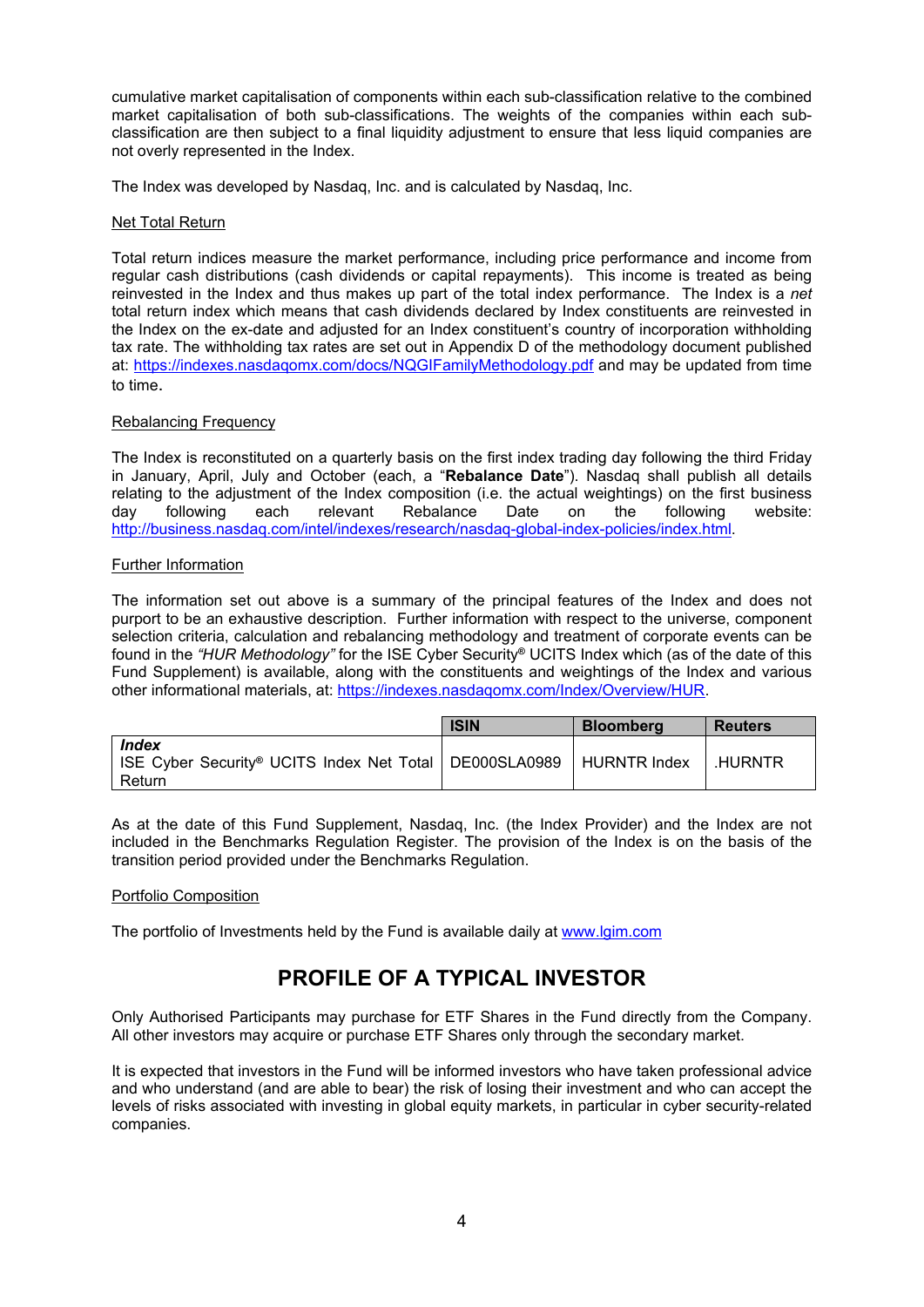## **RISK MANAGEMENT**

The Fund's global exposure, being the incremental exposure and leverage generated by the Fund through its use of FDI, shall be calculated on at least a daily basis using the commitment approach and, in accordance with the requirements of the Central Bank, may at no time exceed 100% of the Fund's Net Asset Value. As noted in the "*Investment Policy"* section above, the Fund's use of FDI is an ancillary element of the investment policy in that it is an alternative means of gaining exposure to the Index, or one or more of the constituents of the Index, in circumstances where direct investment in the constituents of the Index is not possible, practicable or desirable. Regardless of whether exposure to the underlying constituents is obtained by direct investment in the constituents, or by gaining exposure to the constituents through the use of FDI, the same notional value shall be committed to the investment by the Fund. Accordingly, it is not expected that the Fund will be leveraged.

## **RISK FACTORS**

Investors are specifically referred both to the section headed *"Risk Factors"* and to Schedule II in the Prospectus and should consider the following risk factors prior to investing in the Fund:

- 1. The Fund invests primarily in the equity securities of companies whose business is focused on the cyber security industry and, as such, is particularly sensitive to risks to those types of companies. Companies in the cyber security field face intense competition, both domestically and internationally, which may have an adverse effect on profit margins. Cyber security companies may have limited product lines, markets, financial resources or personnel. The products of cyber security companies may face obsolescence due to rapid technological developments and frequent new product introduction, and such companies may face unpredictable changes in growth rates, competition for the services of qualified personnel and competition from foreign competitors with lower production costs. Companies in the cyber security field are heavily dependent on patent and intellectual property rights. The loss or impairment of these rights may adversely affect the profitability of these companies. Additionally, companies in the cyber security field may be the target of cyber attacks, which, if successful, could significantly or permanently damage a company's reputation, financial condition and ability to conduct business in the future.
- 2. The Index is typically comprised of a mix of micro, small, mid and large capitalisation companies. Micro, small and mid-capitalisation companies may be more vulnerable to adverse business or economic events than larger, more established companies and may underperform other segments of the market or the equity market as a whole. Securities of micro, small and mid-capitalisation companies generally trade in lower volumes, are often more vulnerable to market volatility and are subject to greater and more unpredictable price changes than larger capitalisation stocks or the stock market as a whole.

# **THE SHARES**

The Fund currently has a single class of ETF Shares as set out in the table immediately below. Additional classes of Shares may be added in the future in accordance with the requirements of the Central Bank.

| <b>Share Class</b>   | <b>Share Class</b><br><b>Type</b> | <b>Minimum Subscription /</b><br><b>Redemption Amount</b> | <b>TER*</b> | <b>Dividend</b><br>policy |
|----------------------|-----------------------------------|-----------------------------------------------------------|-------------|---------------------------|
| USD Accumulating ETF | <b>ETF Shares</b>                 | 50,000 Shares                                             | 0.69%       | N/A                       |

*\* Expressed as a % per annum of the Net Asset Value of the Share class.*

Shares are freely transferable subject to and in accordance with the provisions of the Articles and as set out in the Prospectus.

As with other Irish companies limited by shares, the Company is required to maintain a register of Shareholders. ETF Shares will be held by the Common Depository's Nominee (as registered holder)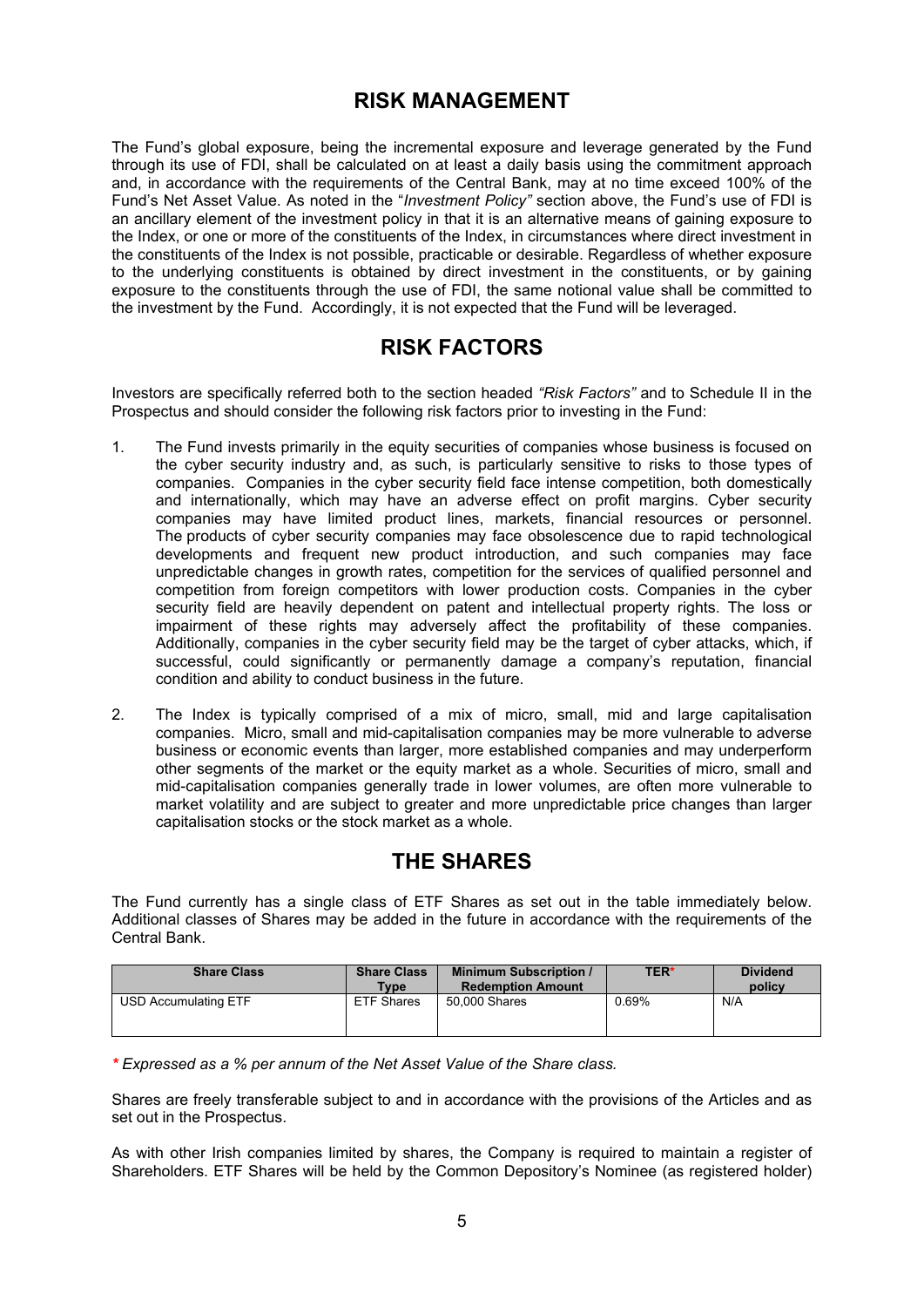in registered form. Only persons appearing on the register of Shareholders (i.e. the Common Depository's Nominee) will be a Shareholder. Fractional Shares will not be issued. No temporary documents of title or Share certificates will be issued (save for the Global Share Certificate, as set out in the Prospectus). A trade confirmation will be sent by the Administrator to the Authorised Participants.

# **STOCK EXCHANGE LISTINGS**

As at the date of this Fund Supplement, the following classes of ETF Shares have been admitted to trading on the stock exchanges listed below. Applications for the admission to additional stock exchanges of existing and new classes of ETF Shares may be made from time to time.

| <b>Share Class</b>             | <b>Share</b><br><b>Class</b><br>Type | <b>Listing Exchange</b>         | Listing<br><b>Currency</b> | <b>ISIN</b>  | <b>Bloomberg</b><br>code | <b>Reuters code</b> |
|--------------------------------|--------------------------------------|---------------------------------|----------------------------|--------------|--------------------------|---------------------|
| USD Accumulating<br><b>ETF</b> | <b>ETF</b><br><b>Shares</b>          | <b>London Stock</b><br>Exchange | <b>USD</b>                 | IE00BYPLS672 | USPY LN                  | USPY.L              |
|                                |                                      | London Stock<br>Exchange        | <b>GBX</b>                 | IE00BYPLS672 | <b>ISPY LN</b>           | ISPY.L              |
|                                |                                      | Deutsche Börse                  | <b>EUR</b>                 | IE00BYPLS672 | <b>USPY GY</b>           | ECUSPY.DE           |
|                                |                                      | Borsa Italiana                  | <b>EUR</b>                 | IE00BYPLS672 | <b>ISPY IM</b>           | <b>ISPY.MI</b>      |
|                                |                                      | <b>SIX Swiss</b>                | <b>CHF</b>                 | IE00BYPLS672 | <b>ISPY SW</b>           | ISPY S              |
|                                |                                      | Exchange                        |                            |              |                          |                     |
|                                |                                      | <b>NYSE Euronext</b>            | <b>EUR</b>                 | IE00BYPLS672 | <b>ISPY NA</b>           | <b>ISPY AS</b>      |

# **DEALING PROCEDURES**

The procedures for subscribing for and redeeming of Shares are outlined in the Prospectus. Subscriptions and redemptions in the Fund may be in cash or, where agreed with the Manager or its delegate, on an in specie basis.

Shares may be subscribed for in the manner set out in the Prospectus under the heading *"Subscriptions"*, beginning on page 55.

Shares in the Fund may be redeemed as described in the Prospectus under the heading *"Redemptions"* beginning on page 63.

In the context of each application for subscription for or redemption of Shares, the Manager (or its appointed delegate) shall have sole discretion as to whether Duties and Charges are charged as a fixed amount or charged to match the exact cost to the Company of purchasing or selling the relevant underlying Investments. Where Duties and Charges are charged as a fixed amount, such fixed amount shall not exceed 5% of Net Asset Value of Shares being applied for or redeemed.

| <b>Base Currency</b>    | <b>USD</b>                                                                                                                                                                                                                                                                                                                                                                                                                                                                                                                                      |
|-------------------------|-------------------------------------------------------------------------------------------------------------------------------------------------------------------------------------------------------------------------------------------------------------------------------------------------------------------------------------------------------------------------------------------------------------------------------------------------------------------------------------------------------------------------------------------------|
| <b>Dealing Currency</b> | The dealing currency for each class of Shares is the currency of<br>denomination of the relevant class of Shares.                                                                                                                                                                                                                                                                                                                                                                                                                               |
| <b>Business Day</b>     | A day on which banks and markets and exchanges are open for business in<br>the United Kingdom.                                                                                                                                                                                                                                                                                                                                                                                                                                                  |
| Dealing Day             | An Index Publication Day and a day on which no Significant Markets are<br>closed for business or such Business Day(s) as the Directors may from time<br>to time determine (subject to advance Shareholder notice) for dealings in the<br>Fund provided always that there shall be at least one Dealing Day each<br>fortnight. The Promoter maintains an online "Dealing Day Calendar" at:<br>www.lgim.com, where advance notice of all expected Dealing Days for the<br>Fund is published on an ongoing basis. The Dealing Day Calendar is also |

# **DEALING INFORMATION**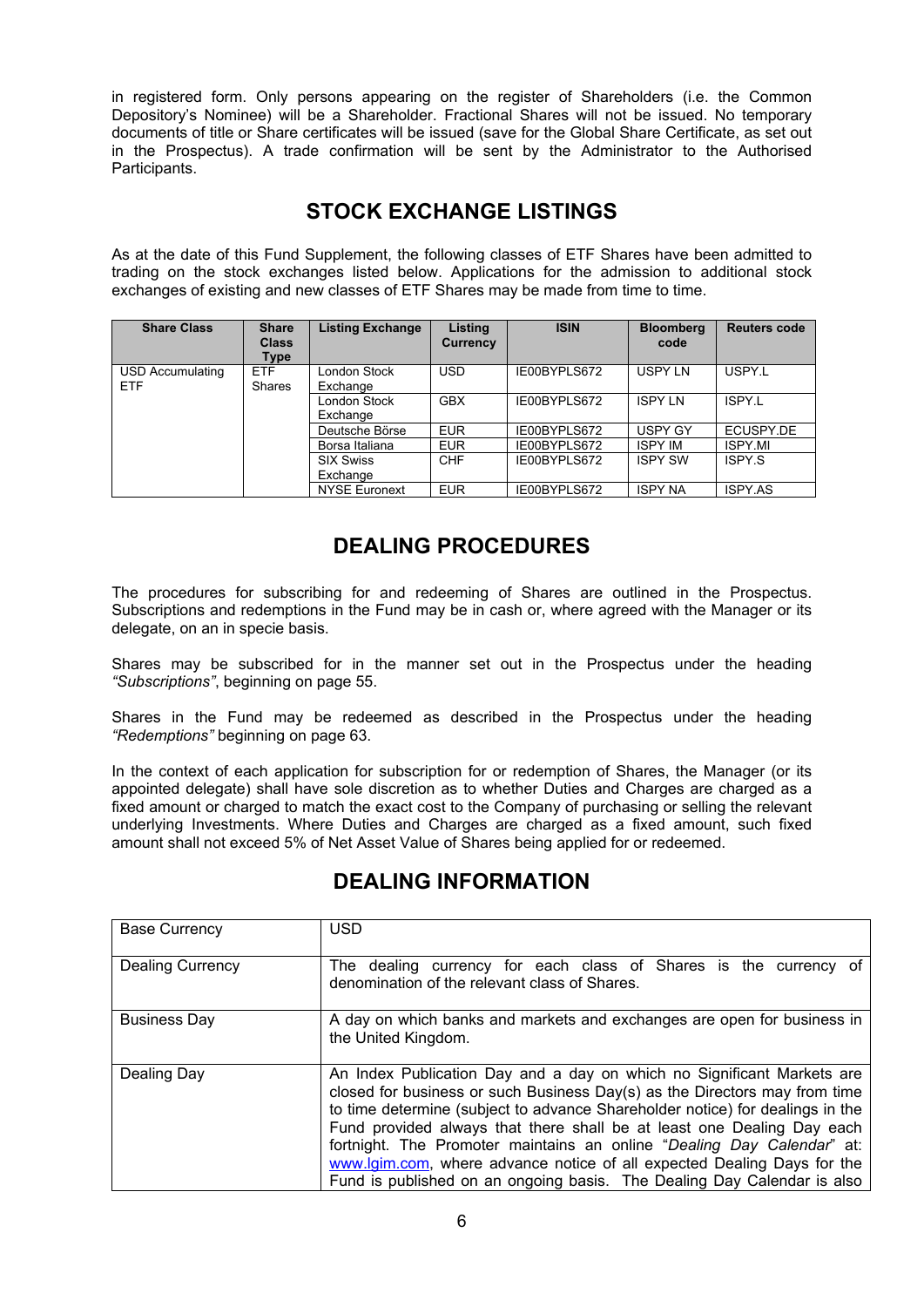|                                   | available on request from the Manager and from the Promoter.                                                                                                                                                    |
|-----------------------------------|-----------------------------------------------------------------------------------------------------------------------------------------------------------------------------------------------------------------|
| <b>Dealing Deadline</b>           | The cut-off time in respect of any Dealing Day for receipt of applications for<br>subscriptions and redemptions in the Fund as shall be set out on<br>www.lgim.com, which information shall be kept up to date. |
| Minimum<br>Subscription<br>Amount | Please refer to the table contained in the section above entitled "The Shares".                                                                                                                                 |
| Minimum<br>Redemption<br>Amount   | Please refer to the table contained in the section above entitled "The Shares".                                                                                                                                 |
| <b>Settlement Time</b>            | Settlement of subscriptions shall generally occur within two Business Days<br>after the relevant Dealing Day (unless otherwise agreed with the Manager or<br>its delegate).                                     |
|                                   | Settlement of redemptions shall generally occur within three Business Days<br>after the relevant Dealing Day (unless otherwise agreed with the Manager or<br>its delegate).                                     |
| Valuation                         | The Valuation Point is the time at which the value of the Index is determined.                                                                                                                                  |
|                                   | Investments of the Fund which are listed or traded on a Regulated Market for<br>which quotations are readily available shall, subject to the provisions of the<br>Articles, be valued at the last traded price. |
| <b>TER</b>                        | Please refer to the table contained in the section above entitled "The Shares"<br>for the TER applicable to each Share class.                                                                                   |
|                                   | Brokerage and extraordinary expenses are excluded from the TER figure -<br>see section entitled "Fees and Expenses" on page 72 of the Prospectus.                                                               |
|                                   | Fees and expenses relating to the establishment of the Fund are borne by<br>the Manager.                                                                                                                        |

## **TAXATION**

A description of the taxation applicable to the Company and its investors is outlined under the heading "*Taxation*" in the Prospectus.

#### **German Tax Information**

The Company seeks to maintain "equity fund" status for the Fund pursuant to Section 2 para. 6 and 7 of the German Investment Tax Act 2018.

Investors should consult their own professional advisers as to the implications of the Fund maintaining "equity fund" status pursuant to the German Investment Tax Act 2018.

As at the date of this Fund Supplement, at least 51% of the Fund's assets will be continuously invested in equity assets as defined in Section 2. para. 8 of the German Investment Tax Act 2018.

### **INDEX DISCLAIMER**

The Fund is not sponsored, endorsed, sold or promoted by NASDAQ, Inc. or its affiliates (NASDAQ, with its affiliates, are referred to as the "Corporations"). The Corporations have not passed on the legality or suitability of, or the accuracy or adequacy of descriptions and disclosures relating to, the Fund. The Corporations make no representation or warranty, express or implied to the owners of the Fund or any member of the public regarding the advisability of investing in securities generally or in